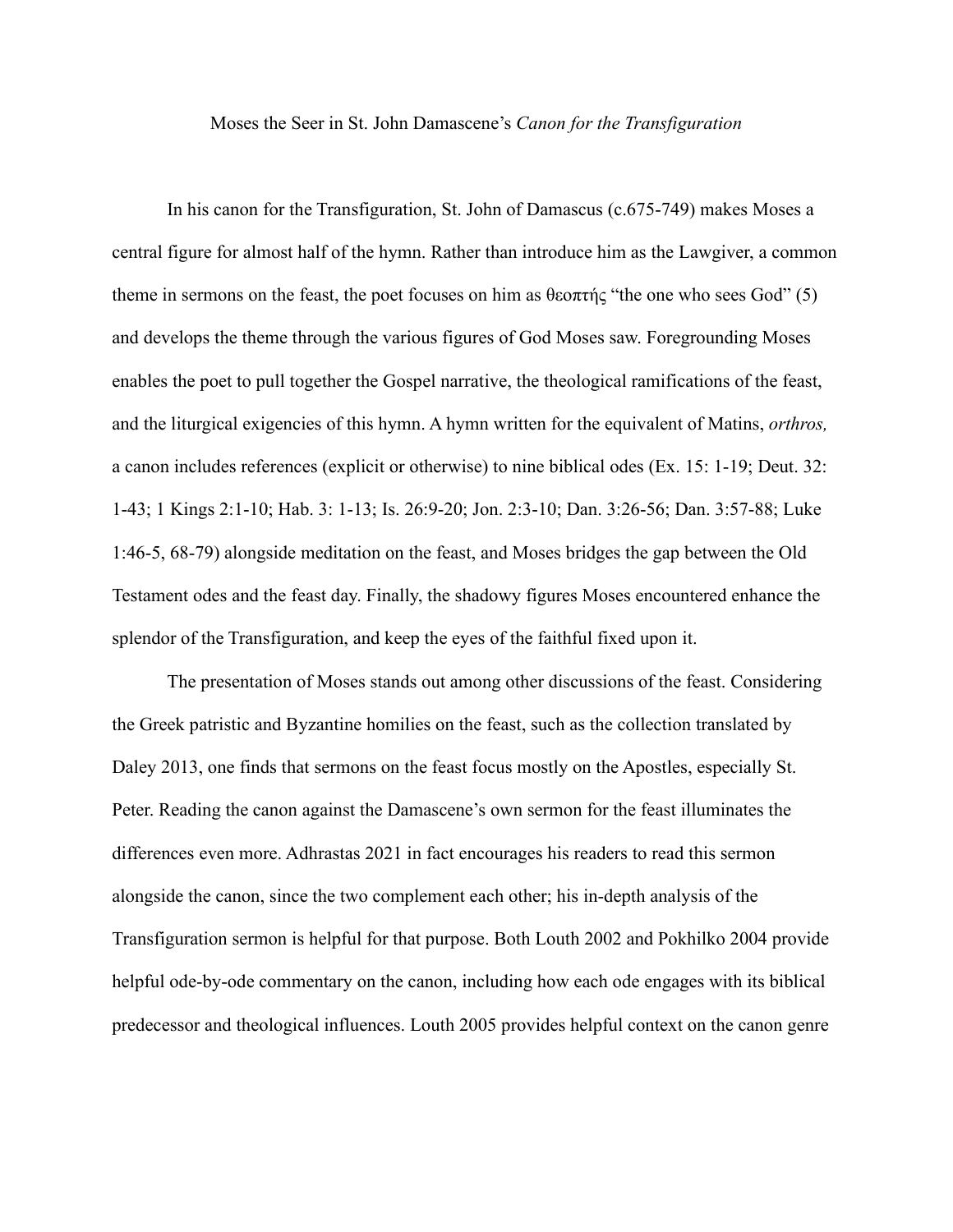(especially in contrast to the kontakion) and Petrynko 2010 traces the development of the canon from commentary to stand-alone poetry.

The acrostich to the canon for the Transfiguration summarizes the Damascene's approach to the hymn: Μωσῆς Θεοῦ πρόσωπον εν Θαβὼρ ἴδε, "Moses saw the face of God on Thabor." The Apostles take a back seat in this hymn—they are not named individually, nor given the sort of didactic treatment found in, for instance, the Damascene's sermon for the feast. Neither does the poet explain Elias' presence; he is simply a witness with Moses. Moses' role as lawgiver is not even mentioned; rather the first adjective he receives is ὁ θεόπτης, "the one who sees God" (5). The opening of the first ode, Μωσής ἐν θαλλασης, suggests a narrative about the triumph over the Egyptians at the Red Sea—only to pivot into a description of the columns of cloud and fire. This προφητικῶς "prophetic" vision of God is followed by three more—the vision of God on Mt. Sinai; the glory overshadowing the Tabernacle; the burning bush—taking up the first three odes. Throughout the poet constantly contrasts the figure with the reality, Old Testament past with the "present" of the feast. In ode 6, this theme of type and prefiguration reaches its climax as Moses, seeing Christ on Thabor, cries out, realizing that He is the fulfillment of these shadowy visions. By focusing on Moses rather than the Apostles, the Damascene can place the Transfiguration in its context in the economy of salvation, and tie together otherwise disparate stories into a cohesive whole. The emphasis on sight and visions highlights the glory of the Transfiguration and the sight of God which not even Moses could have during his lifetime. So the poet can end the canon with a call to all the faithful to ascend the Mt. Thabor of the spiritual life, and seek for this vision of Christ with all the longing of our souls.